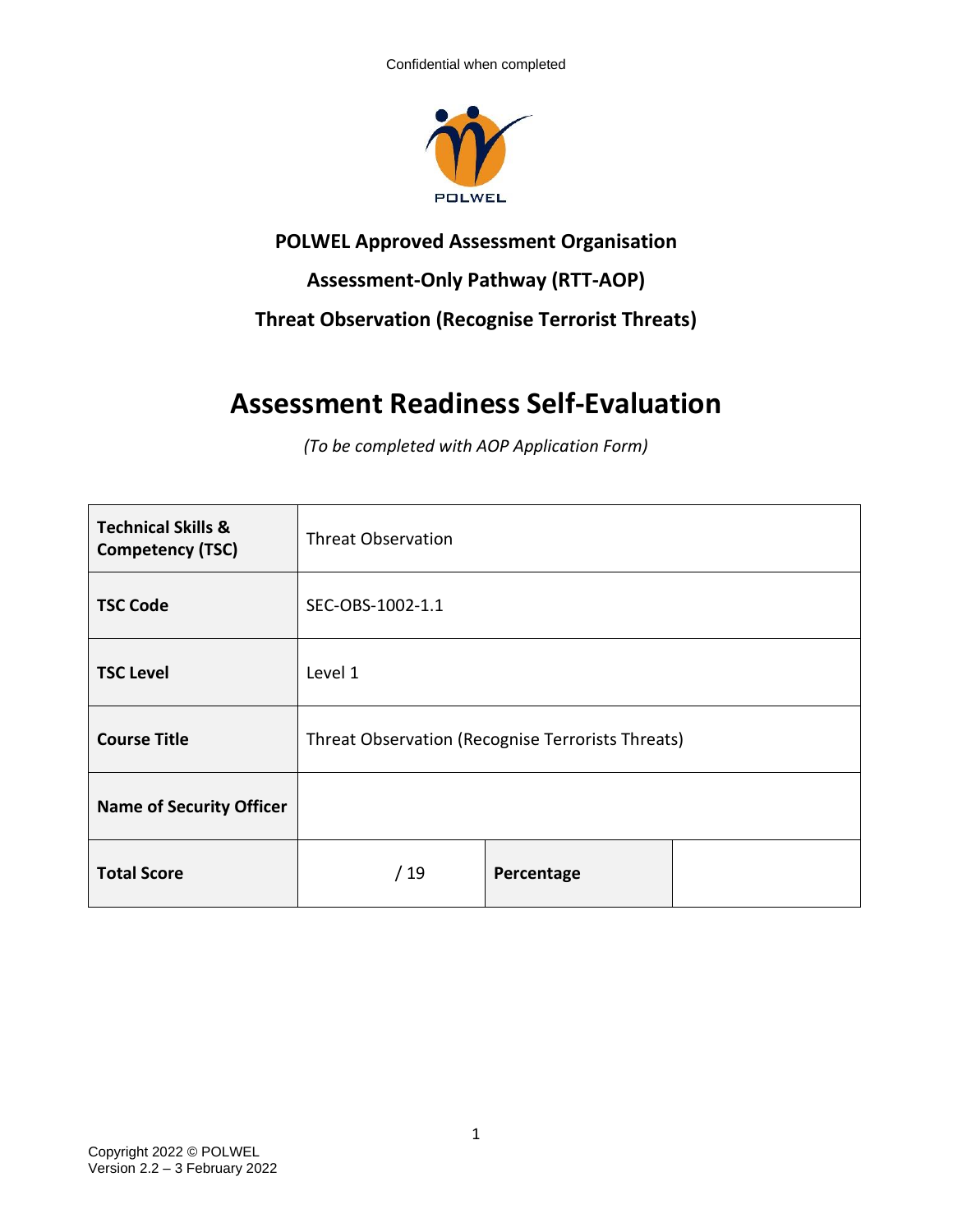#### **Terms and Conditions**

- 1. I declare that the completion of this Self-Evaluation is my own effort and it is not the work of others. I understand that POLWEL AAO has every right to withdraw my application for RTT–AOP and forfeit the assessment fees paid if I am found to be untruthful in my declaration.
- 2. I declare that I have met the stipulated in the pre-requisites for RTT-AOP.
- 3. I understand the RTT-AOP is suitable for me if I have received previous formal or informal training relating to the competency requirements of this TSC.
- 4. I understand that I need to be as realistic and honest as possible to evaluate if I am able to meet the assessment requirements and the relevant 'Abilities' and 'Knowledge' of the TSC; failing which, it is likely to result in a 'Not Yet Competent' assessment outcome.
- 5. I understand that the successful completion of this Self-Evaluation will not lead to a Statement of Attainment (SOA) to be issued by SSG for this TSC Title.

| <b>Signature of Security Officer</b> |  |
|--------------------------------------|--|
| <b>Name of Security Officer</b>      |  |
| <b>Date</b>                          |  |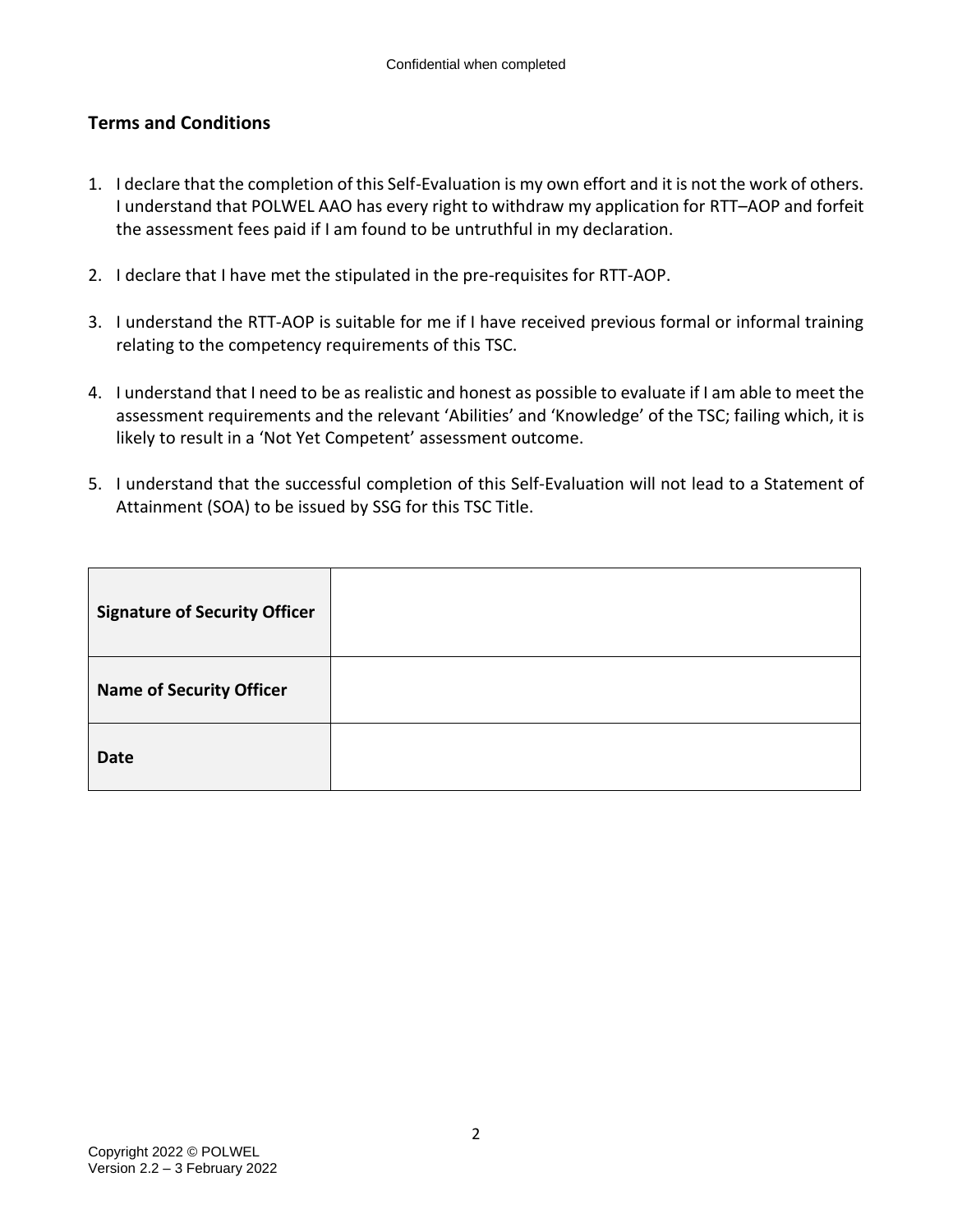### **Assessment Method**

The assessment will comprise of practical performance through Role Play and posing of Oral Questions to address the relevant Abilities (A) and Knowledge (K) required of the TSC.

| <b>Abilities</b> | <b>Description</b>                                                                                                                       |
|------------------|------------------------------------------------------------------------------------------------------------------------------------------|
| A1               | Identify persons found to be behaving suspiciously                                                                                       |
| A <sub>2</sub>   | Identify disorderly and threatening behaviour                                                                                            |
| A <sub>3</sub>   | Recognise impact of successful terrorist attack on assignment area based on updated<br>information on current terrorist threats          |
| A4               | Recognise person borne, vehicle-borne and object-based threats based on various<br>TTI of malicious intent and obvious signs             |
| A <sub>5</sub>   | Take appropriate action to observe suspicious person(s), vehicles in accordance with<br>protocols in dealing with the respective threats |
| A <sub>6</sub>   | Conduct security questioning on suspicious persons after period of observation                                                           |
| A7               | Review and report collected information to relevant person/authorities in<br>accordance with organisational procedure on terrorism       |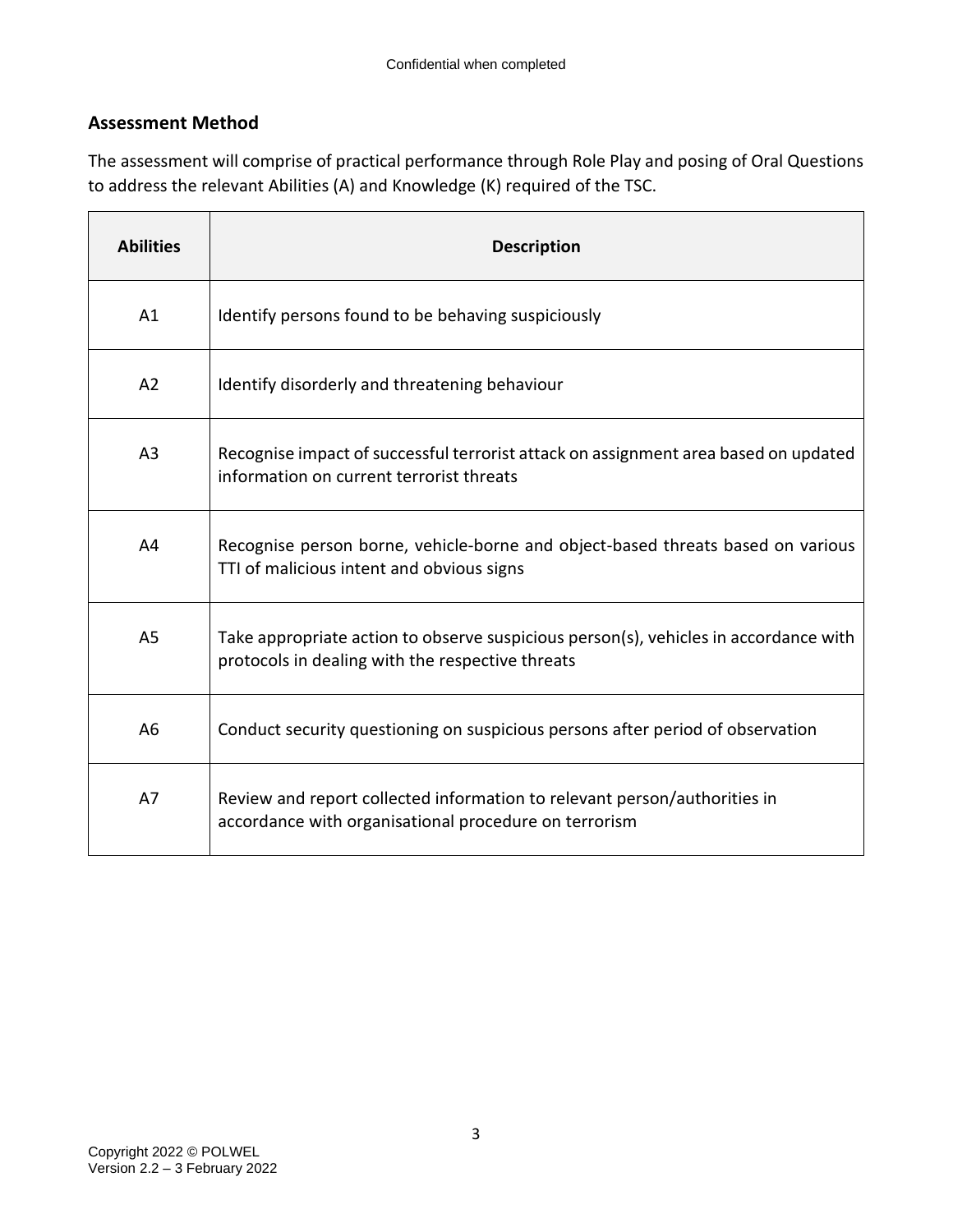| Knowledge      | <b>Description</b>                                                                                                                                        |
|----------------|-----------------------------------------------------------------------------------------------------------------------------------------------------------|
| K1             | <b>Characteristics of terrorists</b>                                                                                                                      |
| K <sub>2</sub> | Methods of terrorist attack                                                                                                                               |
| K <sub>3</sub> | Trends in terrorism                                                                                                                                       |
| K4             | Types of observation skills to recognise tell-tale indicators                                                                                             |
| K <sub>5</sub> | Tell-Tale Indicators (TTI) of suspected casing activities, objects or mails with<br>Improvised Explosive Devices (IEDs) and chemical or biological agents |
| K <sub>6</sub> | Tell-Tale Indicators (TTI) of suspected person-borne, vehicle-borne Improvised<br><b>Explosive Devices (IED)</b>                                          |
| K7             | Tell-Tale Indicators (TTI) of casing by Unmanned Aerial Vehicle (UAV)                                                                                     |
| K <sub>8</sub> | Protocols on dealing with person-borne threats, vehicle-borne threats and object-<br>based threats                                                        |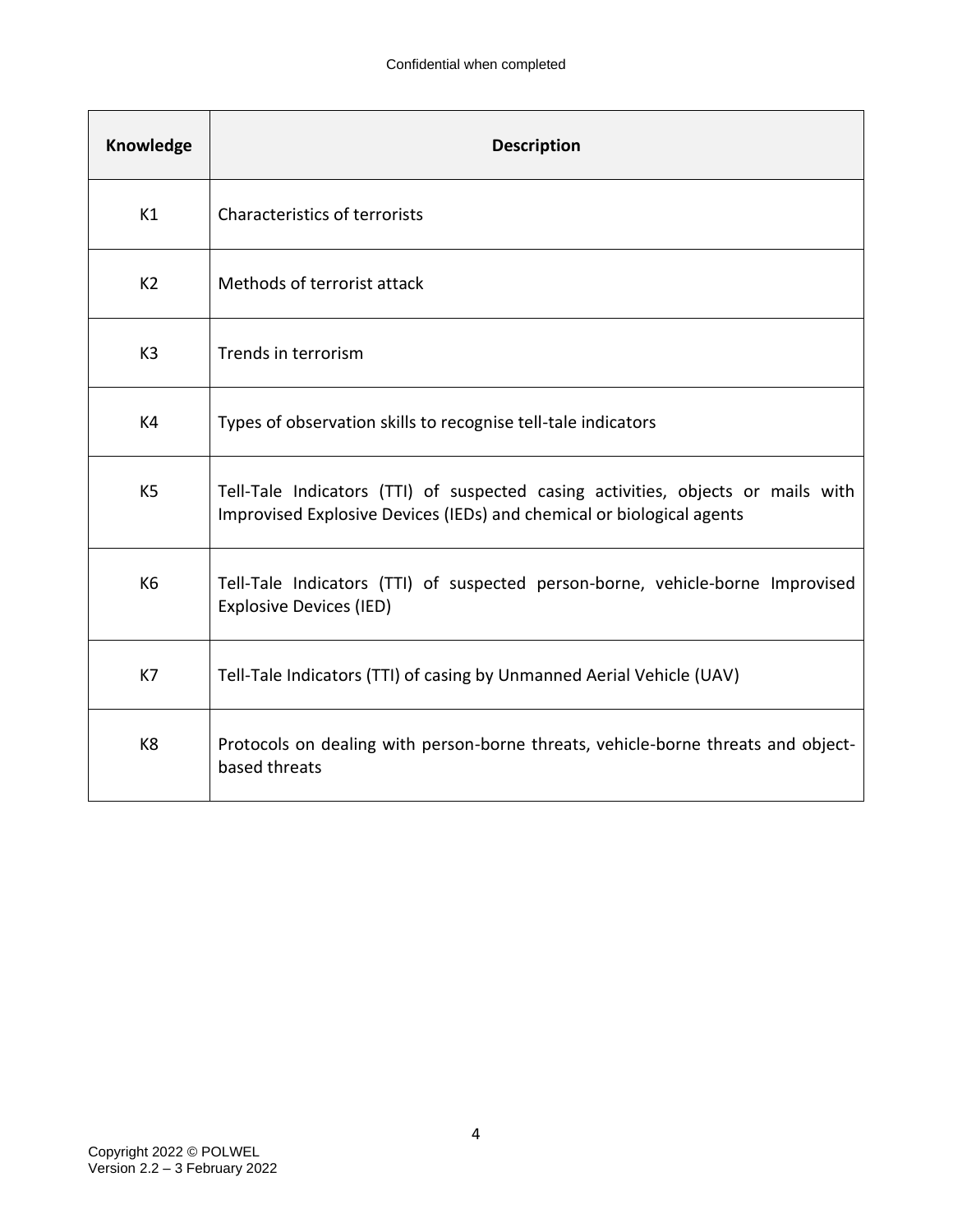| <b>Self-Evaluation Statement</b>                                                                                                                                                                                | Υ<br>(1) | N<br>(0) |
|-----------------------------------------------------------------------------------------------------------------------------------------------------------------------------------------------------------------|----------|----------|
| [Role Play 1]                                                                                                                                                                                                   |          |          |
| I am able to demonstrate the appropriate actions to be taken when I come across a<br>person loitering at the lobby of a security-sensitive premise and discreetly taking<br>photographs with his/her handphone. |          |          |
| I am able to demonstrate how to control the conversation with the person and conduct<br>security questioning.                                                                                                   |          |          |
| I am able to demonstrate the actions to be taken when the person became nervous<br>and ran away from the scene, leaving behind a black bag.                                                                     |          |          |
| Sub-total                                                                                                                                                                                                       |          | /3       |

| <b>Self-Evaluation Statement</b>                                                                                                                                                |  | N<br>(0) |
|---------------------------------------------------------------------------------------------------------------------------------------------------------------------------------|--|----------|
| [Role Play 2]                                                                                                                                                                   |  |          |
| I am able to demonstrate the actions to be taken when I observed a car that had been<br>driven past the building at a slow speed for a few times.                               |  |          |
| I am able to demonstrate the actions to be taken when the car is approaching the main<br>gate at a slow speed.                                                                  |  |          |
| I am able to explain the actions to be taken after the car stops at the main gate.                                                                                              |  |          |
| I am able to demonstrate the actions to be taken when upon questioning, the driver<br>immediately reversed his car, deliberately drove into people near the gate and drove off. |  |          |
| I am able to explain the actions to be taken if the driver is still at the scene.                                                                                               |  |          |
| Sub-total                                                                                                                                                                       |  | /5       |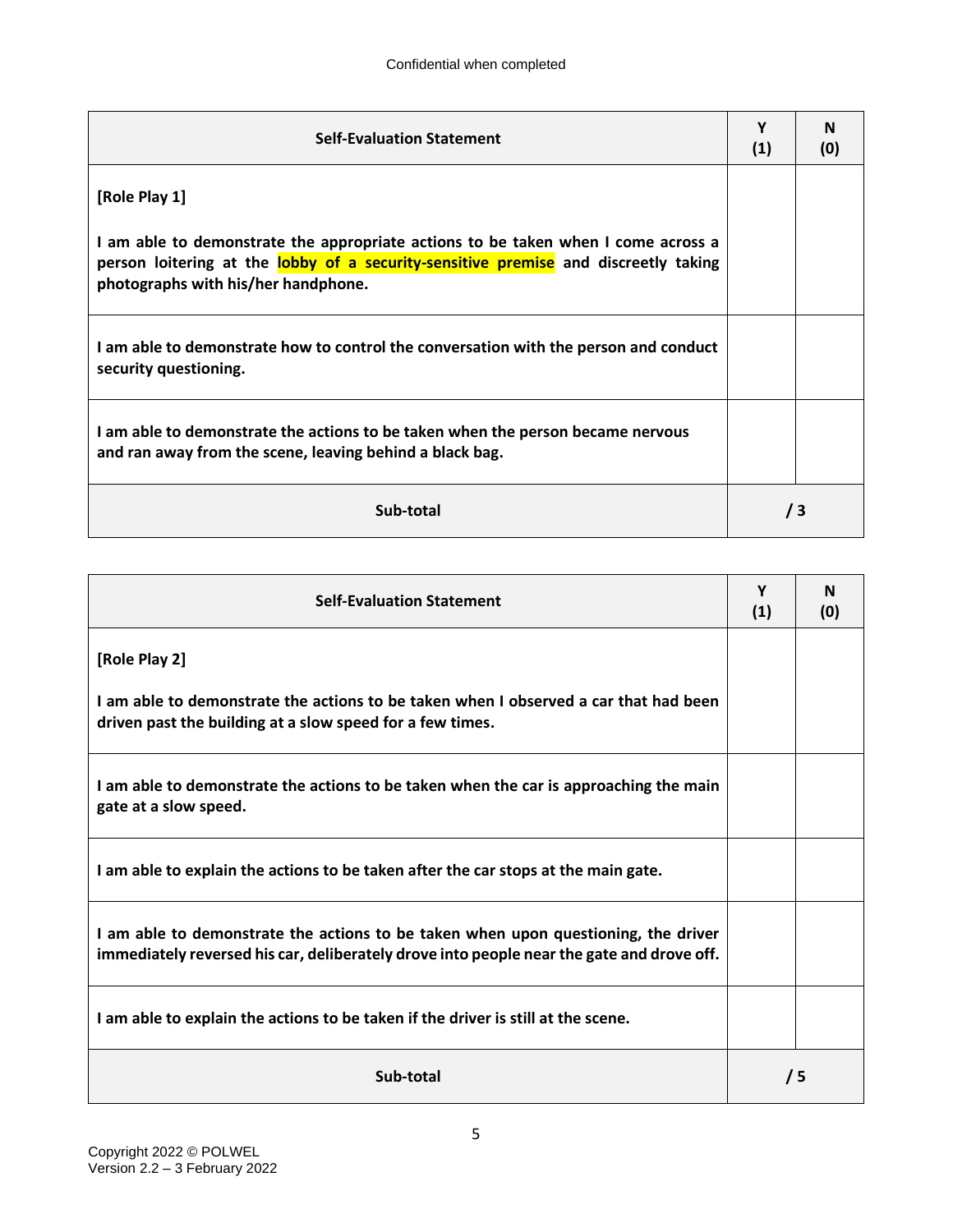| <b>Self-Evaluation Statement</b>                                                                                                                            |  | N<br>(0) |
|-------------------------------------------------------------------------------------------------------------------------------------------------------------|--|----------|
| [Role Play 3]                                                                                                                                               |  |          |
| I am able to demonstrate the appropriate actions to be taken when I am alerted by the<br>mailroom staff that there is a parcel with traces of white powder. |  |          |
| I am able to demonstrate the actions to be taken after leaving the mailroom.                                                                                |  |          |
| Sub-total                                                                                                                                                   |  | 72       |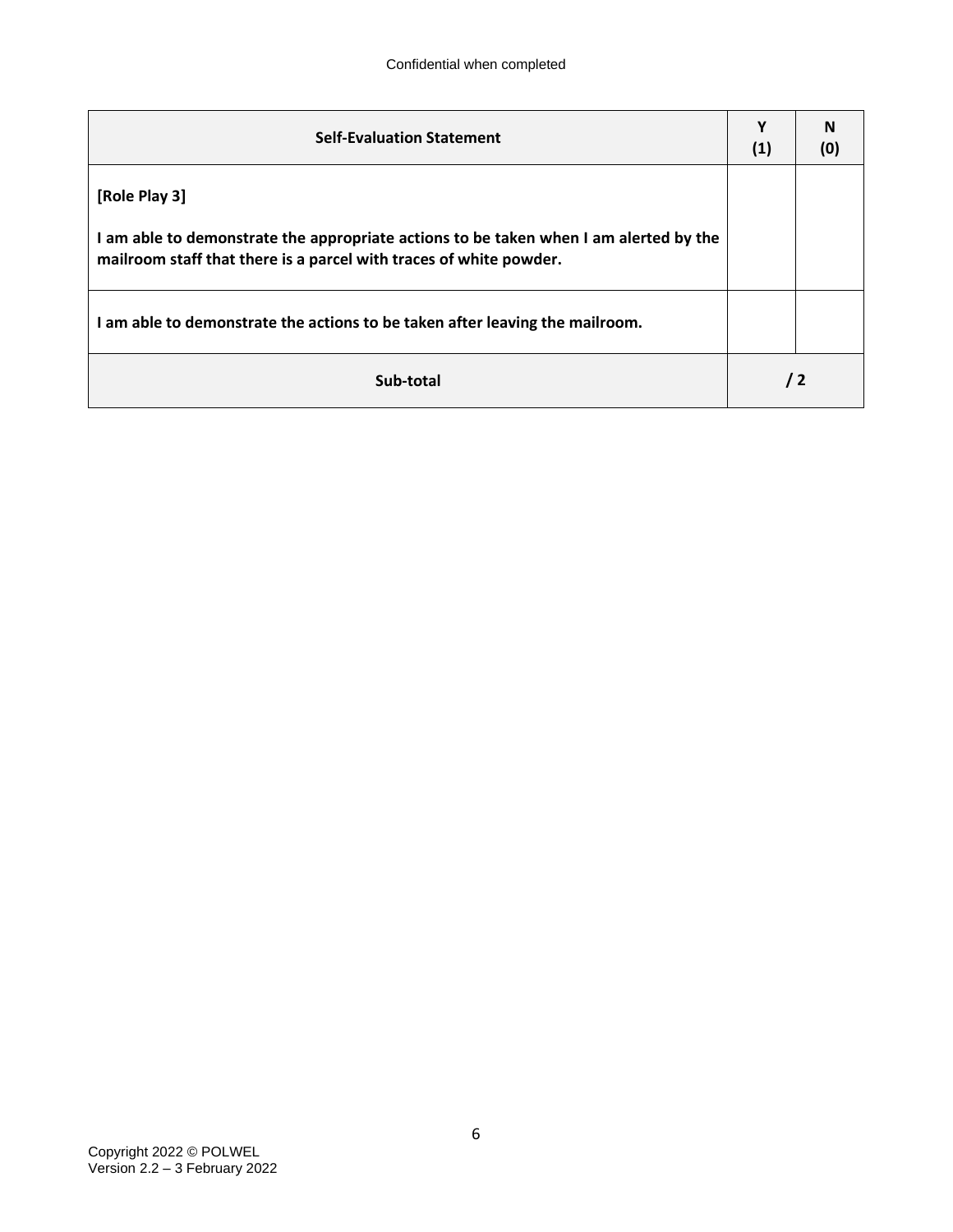| <b>Self-Evaluation Statement</b>                                                                      | Y<br>(1) | <b>N</b><br>(0) |
|-------------------------------------------------------------------------------------------------------|----------|-----------------|
| [Oral Question 1]                                                                                     |          |                 |
| I know the possible actions by individuals who are carrying out surveillance or casing<br>activities. |          |                 |
| [Oral Question 2]                                                                                     |          |                 |
| I am able to give examples on how a successful terrorist attack will have an impact on<br>Singapore.  |          |                 |
| [Oral Question 3]                                                                                     |          |                 |
| I am able to give examples to explain the current trends of terrorism.                                |          |                 |
| [Oral Question 4]                                                                                     |          |                 |
| I am able to describe the common types of terrorist attacks.                                          |          |                 |
| [Oral Question 5]                                                                                     |          |                 |
| I am able to describe the four main stages of planning a terrorist attack.                            |          |                 |
| [Oral Question 6]                                                                                     |          |                 |
| I am able to provide examples of tell-tale indicators of suspected person-borne IED.                  |          |                 |
| [Oral Question 7]                                                                                     |          |                 |
| I am able to provide examples of tell-tale indicators of suspected vehicle-borne IED.                 |          |                 |
| [Oral Question 8]                                                                                     |          |                 |
| I am able to provide examples of tell-tale indicators of suspected mails with IED.                    |          |                 |